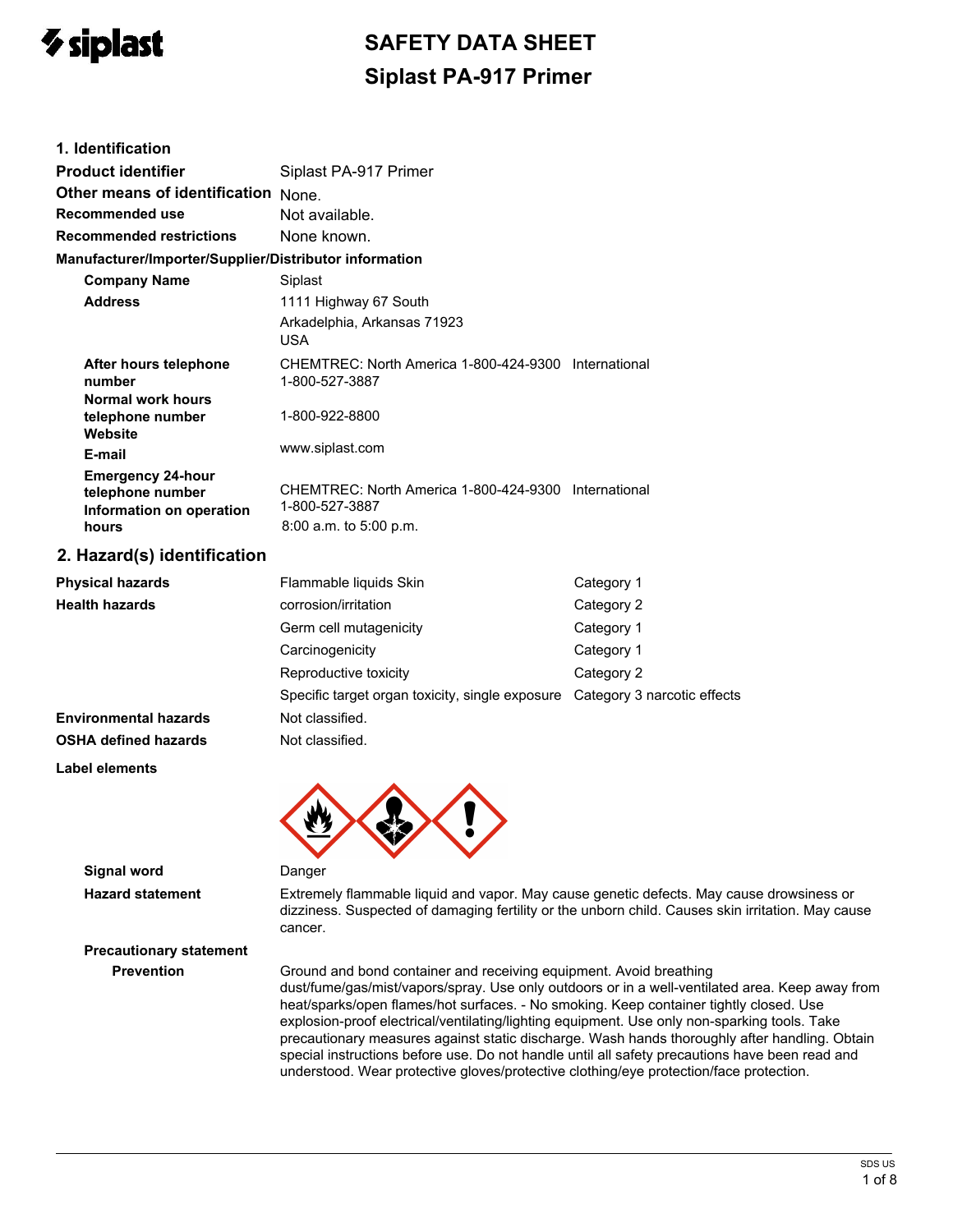| <b>Response</b>                              | IF ON SKIN: Wash with plenty of soap and water. IF INHALED: Remove victim to fresh air and<br>keep at rest in a position comfortable for breathing. Call a poison center/doctor if you feel unwell.<br>IF ON SKIN (or hair): Remove/take off immediately all contaminated clothing. Rinse skin with<br>water/shower. In case of fire: Use appropriate media for extinction. Specific treatment see Section<br>4 of this SDS. If skin irritation or rash occurs: Get medical advice/attention. Take off contaminated<br>clothing and wash before reuse. IF exposed or concerned: Get medical advice/attention. |
|----------------------------------------------|---------------------------------------------------------------------------------------------------------------------------------------------------------------------------------------------------------------------------------------------------------------------------------------------------------------------------------------------------------------------------------------------------------------------------------------------------------------------------------------------------------------------------------------------------------------------------------------------------------------|
| <b>Storage</b>                               | Keep container tightly closed. Keep cool. Store in a well-ventilated place. Store locked up.                                                                                                                                                                                                                                                                                                                                                                                                                                                                                                                  |
| <b>Disposal</b>                              | Dispose of contents/container in accordance with local/regional/national/international regulations.                                                                                                                                                                                                                                                                                                                                                                                                                                                                                                           |
| Hazard(s) not otherwise<br>classified (HNOC) | None known.                                                                                                                                                                                                                                                                                                                                                                                                                                                                                                                                                                                                   |
| <b>Supplemental information</b>              | None.                                                                                                                                                                                                                                                                                                                                                                                                                                                                                                                                                                                                         |

# **3. Composition/information on ingredients**

**Mixtures**

**firefighters**

| <b>Chemical name</b>    | Common name and synonyms | <b>CAS number</b> | %         |
|-------------------------|--------------------------|-------------------|-----------|
| ASPHALT, OXIDIZED       |                          | 64742-93-4        | $35 - 70$ |
| PROPRIETARY INGREDIENTS |                          | N/A               | 30 - 65   |

### **4. First-aid measures**

| <b>Inhalation</b>                                                                   | Remove victim to fresh air and keep at rest in a position comfortable for breathing. Oxygen or<br>artificial respiration if needed. Do not use mouth-to-mouth method if victim inhaled the substance.<br>Induce artificial respiration with the aid of a pocket mask equipped with a one-way valve or other<br>proper respiratory medical device. Get medical attention if symptoms occur.                                                                                                                                                                                                                                                  |
|-------------------------------------------------------------------------------------|---------------------------------------------------------------------------------------------------------------------------------------------------------------------------------------------------------------------------------------------------------------------------------------------------------------------------------------------------------------------------------------------------------------------------------------------------------------------------------------------------------------------------------------------------------------------------------------------------------------------------------------------|
| <b>Skin contact</b>                                                                 | Remove contaminated clothing. Wash off with soap and plenty of water. For minor skin contact,<br>avoid spreading material on unaffected skin. If skin irritation occurs: Get medical advice/attention.<br>Wash contaminated clothing before reuse. If burned by contact with hot material, cool molten<br>material adhering to skin as quickly as possible with water, and see a physician for removal of<br>adhering material and treatment of burn.                                                                                                                                                                                       |
| Eye contact                                                                         | Immediately flush eyes with plenty of water for at least 15 minutes. If a contact lens is present, DO<br>NOT delay irrigation or attempt to remove the lens. Remove contact lenses, if present and easy to<br>do. Continue rinsing. Get medical attention if irritation develops and persists.                                                                                                                                                                                                                                                                                                                                              |
| <b>Ingestion</b>                                                                    | Rinse mouth thoroughly. Do not induce vomiting without advice from poison control center. If<br>vomiting occurs, keep head low so that stomach content doesn't get into the lungs. Do not use<br>mouth-to-mouth method if victim ingested the substance. Induce artificial respiration with the aid<br>of a pocket mask equipped with a one-way valve or other proper respiratory medical device.<br>Aspiration may cause pulmonary edema and pneumonitis. If ingestion of a large amount does<br>occur, call a poison control center immediately. Never give anything by mouth to a victim who is<br>unconscious or is having convulsions. |
| <b>Most important</b><br>symptoms/effects, acute and<br>delayed                     | May cause drowsiness and dizziness. May cause redness and pain. Dermatitis. Burning sensation.<br>Causes eye irritation.                                                                                                                                                                                                                                                                                                                                                                                                                                                                                                                    |
| <b>Indication of immediate</b><br>medical attention and special<br>treatment needed | In case of shortness of breath, give oxygen. Symptoms may be delayed.                                                                                                                                                                                                                                                                                                                                                                                                                                                                                                                                                                       |
| <b>General information</b>                                                          | IF exposed or concerned: Get medical advice/attention. Wash contaminated clothing before reuse.                                                                                                                                                                                                                                                                                                                                                                                                                                                                                                                                             |
| 5. Fire-fighting measures                                                           |                                                                                                                                                                                                                                                                                                                                                                                                                                                                                                                                                                                                                                             |
| Suitable extinguishing media                                                        | Dry powder. Carbon dioxide (CO2). Alcohol resistant foam.                                                                                                                                                                                                                                                                                                                                                                                                                                                                                                                                                                                   |
| <b>Unsuitable extinguishing</b><br>media                                            | Do not use water jet as an extinguisher, as this will spread the fire.                                                                                                                                                                                                                                                                                                                                                                                                                                                                                                                                                                      |
| <b>Specific hazards arising from</b><br>the chemical                                | Fire may produce irritating, corrosive and/or toxic gases. Extremely flammable liquid and vapor.                                                                                                                                                                                                                                                                                                                                                                                                                                                                                                                                            |
| <b>Special protective equipment</b><br>and precautions for                          | Firefighters must use standard protective equipment including flame retardant coat, helmet with<br>face shield, gloves, rubber boots, and in enclosed spaces, SCBA. Structural firefighters protective                                                                                                                                                                                                                                                                                                                                                                                                                                      |

clothing will only provide limited protection.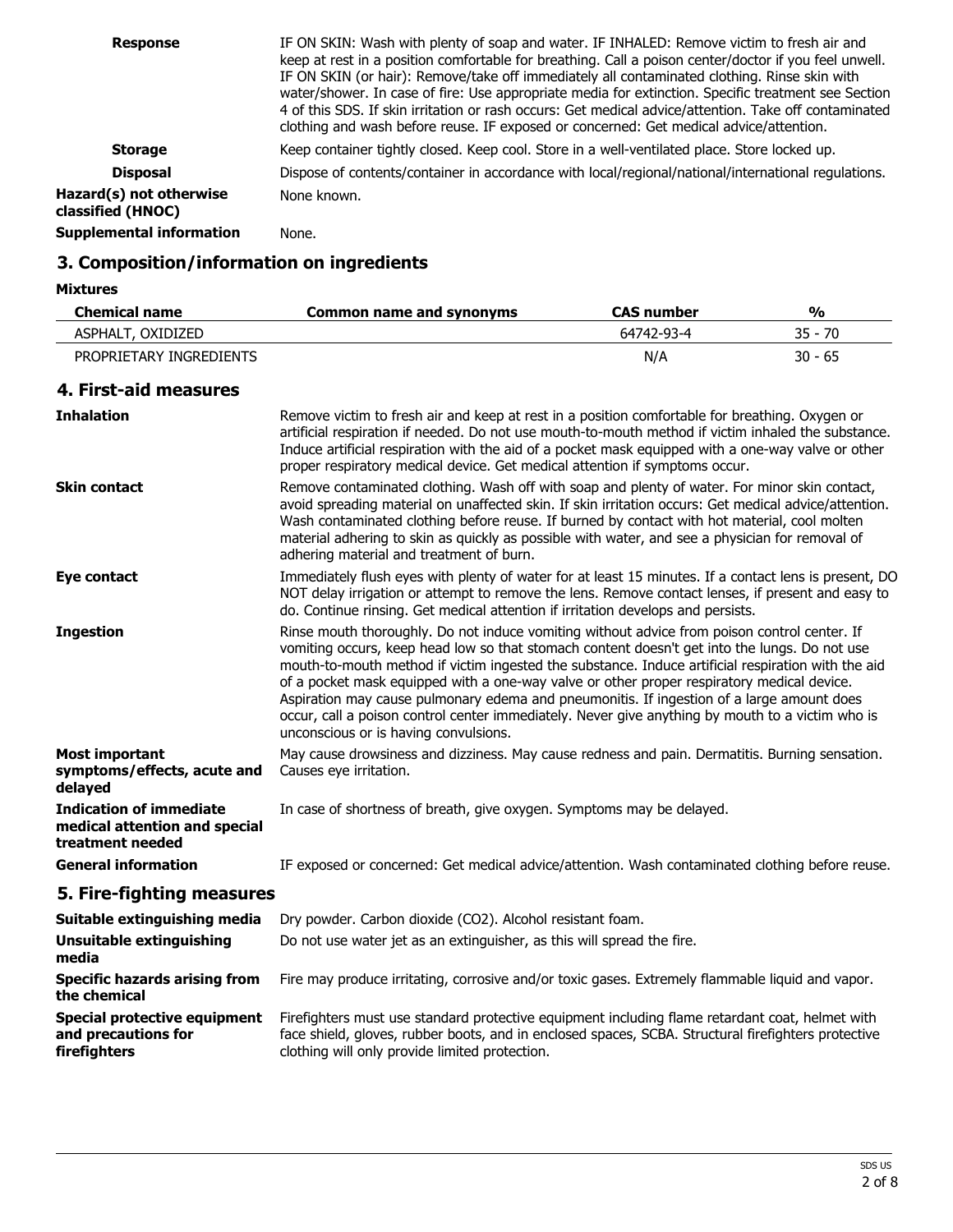| <b>Fire fighting</b><br>equipment/instructions                                   | In case of fire and/or explosion do not breathe fumes. Firefighters must use standard protective<br>equipment including flame retardant coat, helmet with face shield, gloves, rubber boots, and in<br>enclosed spaces, SCBA. Move containers from fire area if you can do so without risk. For massive<br>fire in cargo area, use unmanned hose holder or monitor nozzles, if possible. If not, withdraw and<br>let fire burn out. Some of these materials, if spilled, may evaporate leaving a flammable residue.<br>Water runoff can cause environmental damage. |
|----------------------------------------------------------------------------------|---------------------------------------------------------------------------------------------------------------------------------------------------------------------------------------------------------------------------------------------------------------------------------------------------------------------------------------------------------------------------------------------------------------------------------------------------------------------------------------------------------------------------------------------------------------------|
| <b>Specific methods</b>                                                          | In the event of fire, cool tanks with water spray. Self-contained breathing apparatus and full<br>protective clothing must be worn in case of fire.                                                                                                                                                                                                                                                                                                                                                                                                                 |
| 6. Accidental release measures                                                   |                                                                                                                                                                                                                                                                                                                                                                                                                                                                                                                                                                     |
| <b>Personal precautions,</b><br>protective equipment and<br>emergency procedures | Remove sources of ignition. Keep unnecessary personnel away. Keep people away from and upwind<br>of spill/leak. Do not touch damaged containers or spilled material unless wearing appropriate<br>protective clothing. Do not touch or walk through spilled material.                                                                                                                                                                                                                                                                                               |
| <b>Methods and materials for</b><br>containment and cleaning up                  | Dike far ahead of spill for later disposal. Cover with DRY earth, DRY sand, or other non-combustible<br>material followed with plastic sheet to minimize spreading or contact with rain. Collect spillage.                                                                                                                                                                                                                                                                                                                                                          |
| <b>Environmental precautions</b>                                                 | Prevent product from entering drains.                                                                                                                                                                                                                                                                                                                                                                                                                                                                                                                               |
| 7. Handling and storage                                                          | Never return spills in original containers for re-use.                                                                                                                                                                                                                                                                                                                                                                                                                                                                                                              |
| <b>Precautions for safe handling</b>                                             | Prevent further leakage or spillage if safe to do so. Do not contaminate water.                                                                                                                                                                                                                                                                                                                                                                                                                                                                                     |
| <b>Conditions for safe storage,</b><br>including any<br>incompatibilities        | Handle empty containers with care because of residual vapors are flammable. DO NOT handle, store<br>or open near an open flame, sources of heat or sources of ignition. Protect material from direct<br>sunlight. All equipment used when handling the product must be grounded. Do not breathe dust/<br>fume/gas/mist/vapors/spray. Wear personal protective equipment. Do not use in areas without<br>adequate ventilation. Avoid prolonged exposure. When using, do not eat, drink or smoke. Wash<br>thoroughly after handling. Do not empty into drains.        |
|                                                                                  | The pressure in sealed containers can increase under the influence of heat. Do not handle or store<br>near an open flame, heat or other sources of ignition. This material can accumulate static charge<br>which may cause spark and become an ignition source. Prevent electrostatic charge build-up by<br>using common bonding and grounding techniques. Store in a well-ventilated place. Keep container<br>tightly closed. Use care in handling/storage. Store in a cool dry place. Keep containers closed when<br>not in use.                                  |

## **8. Exposure controls/personal protection**

#### **Occupational exposure limits**

| <b>U.S. - NIOSH</b><br><b>Components</b>          | <b>Type</b>                                                                                                                                                                                                                                | <b>Value</b>                                                                                                                                                                                         |
|---------------------------------------------------|--------------------------------------------------------------------------------------------------------------------------------------------------------------------------------------------------------------------------------------------|------------------------------------------------------------------------------------------------------------------------------------------------------------------------------------------------------|
| ASPHALT, OXIDIZED (CAS<br>64742-93-4)             | <b>REL</b>                                                                                                                                                                                                                                 | 5 mg/m $3$                                                                                                                                                                                           |
| <b>Biological limit values</b>                    | No biological exposure limits noted for the ingredient(s).                                                                                                                                                                                 |                                                                                                                                                                                                      |
| <b>Appropriate engineering</b><br><b>controls</b> | Provide adequate ventilation, including appropriate local extraction, to ensure that the defined<br>occupational exposure limit is not exceeded. Eye wash facilities and emergency shower must be<br>available when handling this product. |                                                                                                                                                                                                      |
|                                                   | Individual protection measures, such as personal protective equipment                                                                                                                                                                      |                                                                                                                                                                                                      |
| Eye/face protection                               | Chemical goggles are recommended.                                                                                                                                                                                                          |                                                                                                                                                                                                      |
| <b>Skin protection</b>                            |                                                                                                                                                                                                                                            |                                                                                                                                                                                                      |
| <b>Hand protection</b>                            | gloves.                                                                                                                                                                                                                                    | Chemical resistant gloves are recommended. If contact with forearms is likely wear gauntlet style                                                                                                    |
| <b>Other</b>                                      |                                                                                                                                                                                                                                            | Wear appropriate chemical resistant clothing. Chemical resistant gloves.                                                                                                                             |
| <b>Respiratory protection</b>                     | certified respirators.                                                                                                                                                                                                                     | When workers are facing concentrations above the exposure limit they must use appropriate                                                                                                            |
| <b>Thermal hazards</b>                            | Wear appropriate thermal protective clothing, when necessary.                                                                                                                                                                              |                                                                                                                                                                                                      |
| <b>General hygiene</b><br>considerations          | accordance with good industrial hygiene and safety practice.                                                                                                                                                                               | When using do not smoke. When using, do not eat, drink or smoke. Avoid contact with eyes. Avoid<br>contact with skin. Wash hands before breaks and immediately after handling the product. Handle in |
| 0. Blocated and shouted monocation                |                                                                                                                                                                                                                                            |                                                                                                                                                                                                      |

## **9. Physical and chemical properties**

| <b>Appearance</b> |
|-------------------|
|-------------------|

**Brown to black in color.**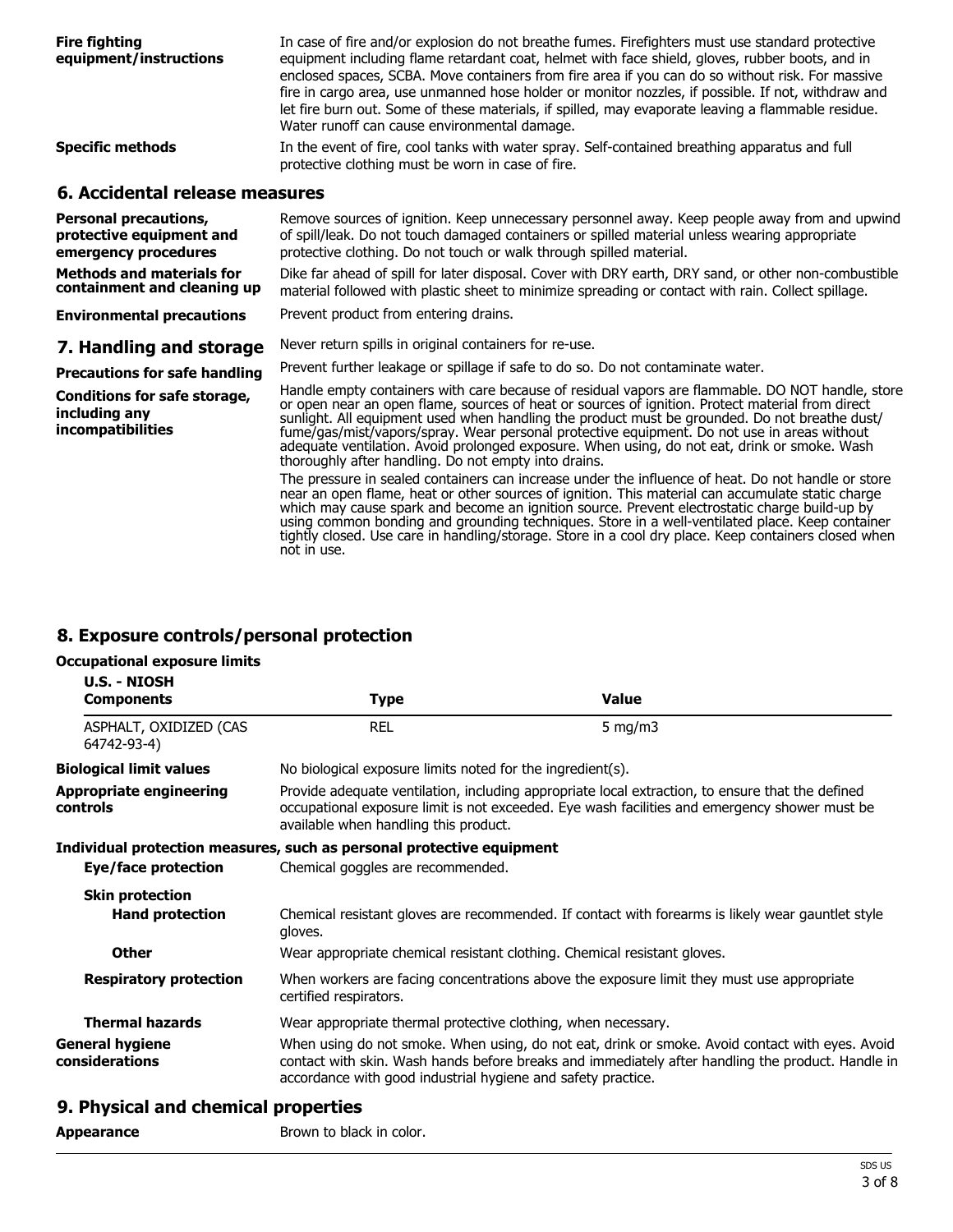| <b>Physical state</b>                               | Solid.                                       |
|-----------------------------------------------------|----------------------------------------------|
| Form                                                | Liquid.                                      |
| Color                                               | Dark brown Black.                            |
| Odor                                                | Hydrocarbon-like.                            |
| <b>Odor threshold</b>                               | Not available.                               |
| рH                                                  | Not available.                               |
| <b>Melting point/freezing point</b>                 | Not available.                               |
| <b>Initial boiling point and</b><br>boiling range   | 100 °F (37.78 °C)                            |
| <b>Flash point</b>                                  | 70.0 - 90.0 °F (21.1 - 32.2 °C) Tag Open Cup |
| <b>Evaporation rate</b>                             | Not available.                               |
| <b>Flammability (solid, gas)</b>                    | Not available.                               |
| <b>Upper/lower flammability or explosive limits</b> |                                              |
| <b>Flammability limit - lower</b><br>(9/6)          | Not available.                               |
| <b>Flammability limit -</b><br>upper $(% )$         | Not available.                               |
| <b>Explosive limit - lower</b><br>(9/6)             | Not available.                               |
| <b>Explosive limit - upper</b><br>(%)               | Not available.                               |
| Vapor pressure                                      | 5 mm Hg at 100F                              |
| <b>Vapor density</b>                                | >4                                           |
| <b>Relative density</b>                             | Not available.                               |
| Solubility(ies)                                     |                                              |
| <b>Solubility (water)</b>                           | Not available.                               |
| <b>Partition coefficient</b><br>(n-octanol/water)   | Not available.                               |
| <b>Auto-ignition temperature</b>                    | 500 °F (260 °C) estimated                    |
| <b>Decomposition temperature</b>                    | Not available.                               |
| <b>Viscosity</b>                                    | 320 cSt                                      |
| <b>Viscosity temperature</b>                        | 77 °F (25 °C)                                |
| <b>Other information</b>                            |                                              |
| <b>Specific gravity</b>                             | $0.84 - 0.87$                                |
|                                                     |                                              |

# **10. Stability and reactivity**

| <b>Reactivity</b>                            | This product may react with oxidizing agents.             |
|----------------------------------------------|-----------------------------------------------------------|
| <b>Chemical stability</b>                    | Extremely flammable liquid and vapor.                     |
| <b>Possibility of hazardous</b><br>reactions | Hazardous polymerization does not occur.                  |
| <b>Conditions to avoid</b>                   | Heat, flames and sparks. Protect against direct sunlight. |
| <b>Incompatible materials</b>                | Strong oxidizing agents. Strong acids. Strong bases.      |
| <b>Hazardous decomposition</b><br>products   | Irritants. Toxic gas.                                     |

# **11. Toxicological information**

#### **Information on likely routes of exposure**

| <b>Inhalation</b>   | May cause drowsiness and dizziness.                                                                                        |
|---------------------|----------------------------------------------------------------------------------------------------------------------------|
| <b>Skin contact</b> | Causes skin irritation. Frequent or prolonged contact may defat and dry the skin, leading to<br>discomfort and dermatitis. |
| Eye contact         | May be irritating to eyes.                                                                                                 |
| <b>Ingestion</b>    | May cause discomfort if swallowed. However, ingestion is not likely to be a primary route of<br>occupational exposure.     |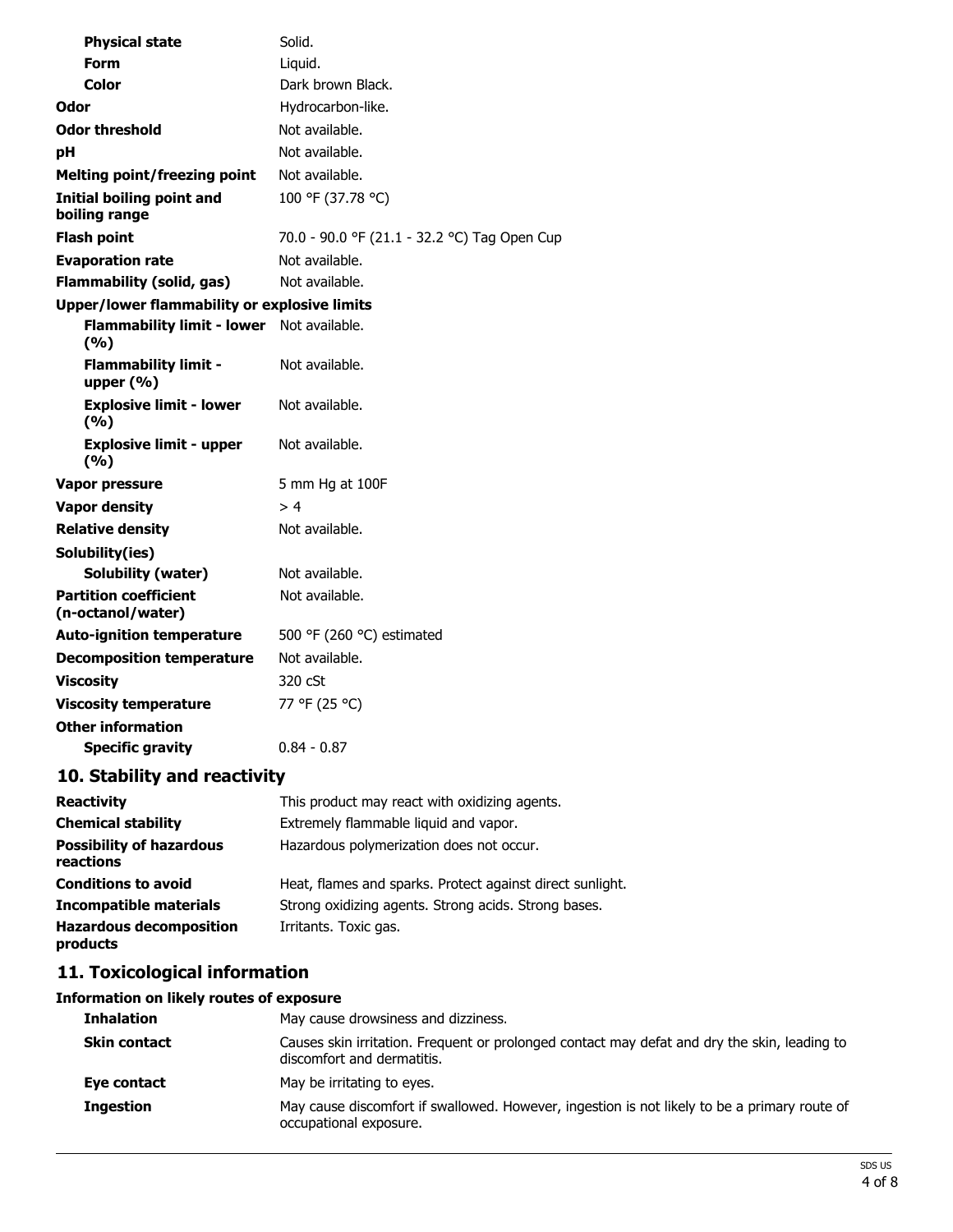| Symptoms related to the<br>physical, chemical and<br>toxicological characteristics | Not available.                                                                                                                                                                |  |
|------------------------------------------------------------------------------------|-------------------------------------------------------------------------------------------------------------------------------------------------------------------------------|--|
| <b>Information on toxicological effects</b>                                        |                                                                                                                                                                               |  |
| <b>Acute toxicity</b>                                                              | Not classified.                                                                                                                                                               |  |
| <b>Skin corrosion/irritation</b>                                                   | Defatting, drying and cracking of skin. Causes skin irritation.                                                                                                               |  |
| Serious eye damage/eye<br>irritation                                               | May be irritating to eyes.                                                                                                                                                    |  |
| <b>Respiratory or skin sensitization</b>                                           |                                                                                                                                                                               |  |
| <b>Respiratory sensitization</b>                                                   | Not available.                                                                                                                                                                |  |
| <b>Skin sensitization</b>                                                          | Not available.                                                                                                                                                                |  |
| <b>Germ cell mutagenicity</b>                                                      | May cause genetic defects.                                                                                                                                                    |  |
| Carcinogenicity                                                                    | May cause cancer.                                                                                                                                                             |  |
|                                                                                    | <b>IARC Monographs. Overall Evaluation of Carcinogenicity</b>                                                                                                                 |  |
| ASPHALT, OXIDIZED (CAS 64742-93-4)                                                 | 2A Probably carcinogenic to humans.<br>OSHA Specifically Regulated Substances (29 CFR 1910.1001-1052)                                                                         |  |
| Not regulated.                                                                     | US. National Toxicology Program (NTP) Report on Carcinogens                                                                                                                   |  |
| Not listed.                                                                        |                                                                                                                                                                               |  |
| <b>Reproductive toxicity</b>                                                       | Suspected of damaging fertility or the unborn child.                                                                                                                          |  |
| Specific target organ toxicity<br>- single exposure                                | May cause drowsiness and dizziness.                                                                                                                                           |  |
| <b>Specific target organ toxicity</b><br>- repeated exposure                       | Not available.                                                                                                                                                                |  |
| <b>Aspiration hazard</b>                                                           | Not available.                                                                                                                                                                |  |
| <b>Chronic effects</b>                                                             | Not expected to be hazardous by OSHA criteria.                                                                                                                                |  |
| <b>Further information</b>                                                         | Symptoms may be delayed.                                                                                                                                                      |  |
| 12. Ecological information                                                         |                                                                                                                                                                               |  |
| <b>Ecotoxicity</b>                                                                 | Components of this product are hazardous to aquatic life. Accumulation in aquatic organisms is<br>وطويع ككوير ويعتلجوا والمسوا والمترور وكتاره تمعون والمراوية والمتحال المرو |  |

|                               | expected. Toxic to aquatic life with long lasting effects. |
|-------------------------------|------------------------------------------------------------|
| Persistence and degradability | Not available.                                             |
| Bioaccumulative potential     | Not available.                                             |
| Mobility in soil              | Not available.                                             |
| Other adverse effects         | Not available.                                             |

# **13. Disposal considerations**

| <b>Disposal instructions</b>                    | Contract with a disposal operator licensed by the Law on Disposal and Cleaning. Dispose of this<br>material and its container to hazardous or special waste collection point. If discarded, this product<br>is considered a RCRA ignitable waste, D001. Dispose of contents/container in accordance with<br>local/regional/national/international regulations. Dispose in accordance with all applicable<br>requlations. |
|-------------------------------------------------|--------------------------------------------------------------------------------------------------------------------------------------------------------------------------------------------------------------------------------------------------------------------------------------------------------------------------------------------------------------------------------------------------------------------------|
| Hazardous waste code                            | D001: Waste Flammable material with a flash point <140 F                                                                                                                                                                                                                                                                                                                                                                 |
| <b>Waste from residues /</b><br>unused products | Dispose of in accordance with local regulations.                                                                                                                                                                                                                                                                                                                                                                         |
| <b>Contaminated packaging</b>                   | Offer rinsed packaging material to local recycling facilities.                                                                                                                                                                                                                                                                                                                                                           |

# **14. Transport information**

### **DOT**

| <b>UN number</b><br>UN proper shipping name<br>Transport hazard class(es) | UN1999<br>Tars, liquid including road oils and cut back bitumens |
|---------------------------------------------------------------------------|------------------------------------------------------------------|
| <b>Class</b>                                                              |                                                                  |
| <b>Subsidiary risk</b><br>Label(s)                                        | -<br>3                                                           |
| <b>Packing group</b>                                                      |                                                                  |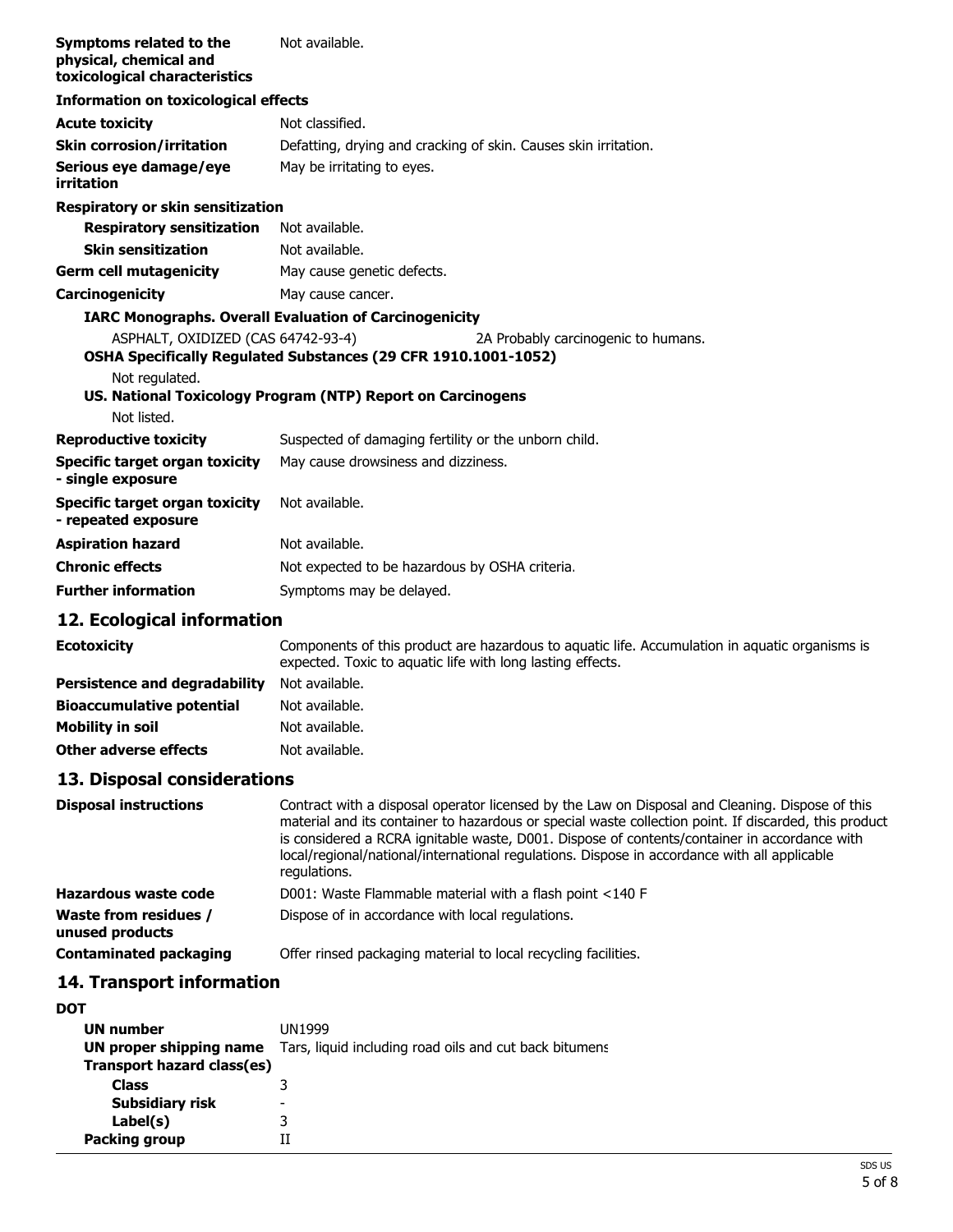| <b>Special precautions for</b><br>user | Not available.                                                      |
|----------------------------------------|---------------------------------------------------------------------|
| <b>Special provisions</b>              | 149, B13, IB2, T3, TP3, TP29                                        |
| <b>Packaging exceptions</b>            | 150                                                                 |
| Packaging non bulk                     | 202                                                                 |
| <b>Packaging bulk</b>                  | 242                                                                 |
| <b>IATA</b>                            |                                                                     |
| <b>UN number</b>                       | <b>UN1999</b>                                                       |
| <b>UN proper shipping name</b>         | Tars, liquid including road asphalt and oils, bitumen and cut backs |
| <b>Transport hazard class(es)</b>      |                                                                     |
| <b>Class</b>                           | 3                                                                   |
| <b>Subsidiary risk</b>                 | ÷.                                                                  |
| <b>Packing group</b>                   | $\mathbf{H}$                                                        |
| <b>Environmental hazards</b>           | No.                                                                 |
| <b>ERG Code</b>                        | 3L                                                                  |
| <b>Special precautions for</b>         | Not available.                                                      |
| user                                   |                                                                     |
| <b>Other information</b>               |                                                                     |
| Passenger and cargo                    | Allowed with restrictions.                                          |
| aircraft                               |                                                                     |
| <b>Cargo aircraft only</b>             | Allowed with restrictions.                                          |
| <b>IMDG</b>                            |                                                                     |
| <b>UN number</b>                       | <b>UN1999</b>                                                       |
| <b>UN proper shipping name</b>         | TARS, LIQUID including road oils, and cutback bitumens              |
| Transport hazard class(es)             |                                                                     |
| <b>Class</b>                           | 3                                                                   |
| <b>Subsidiary risk</b>                 | ÷,                                                                  |
| <b>Packing group</b>                   | $\mathbf{I}$                                                        |
| <b>Environmental hazards</b>           |                                                                     |
| <b>Marine pollutant</b>                | No.                                                                 |
| <b>EmS</b>                             | F-E, S-E                                                            |
| <b>Special precautions for</b>         | Not available.                                                      |
| user                                   |                                                                     |
| Transport in bulk according to         | Not available.                                                      |
| <b>Annex II of MARPOL 73/78</b>        |                                                                     |
| and the IBC Code                       |                                                                     |
| <b>DOT</b>                             |                                                                     |
| <b>MMADI</b>                           |                                                                     |

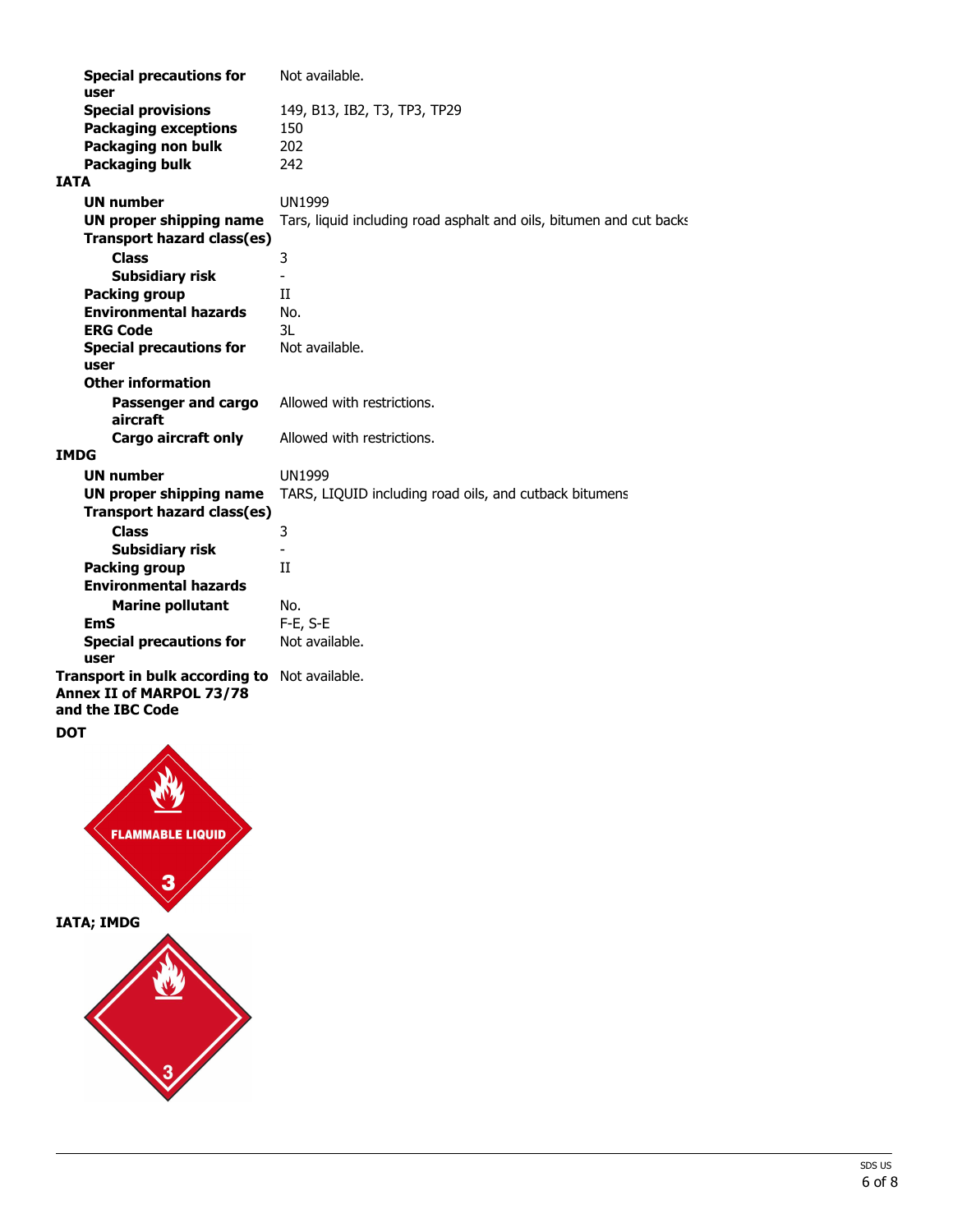## **15. Regulatory information**

| <b>US federal regulations</b>                                           | This product is a "Hazardous Chemical" as defined by the OSHA Hazard Communication Standard<br>29 CFR 1910.1200.<br>CERCLA/SARA Hazardous Substances - Not applicable. |                        |
|-------------------------------------------------------------------------|------------------------------------------------------------------------------------------------------------------------------------------------------------------------|------------------------|
|                                                                         | TSCA Section 12(b) Export Notification (40 CFR 707, Subpt. D)                                                                                                          |                        |
| Not regulated.<br><b>CERCLA Hazardous Substance List (40 CFR 302.4)</b> |                                                                                                                                                                        |                        |
| Not listed.                                                             |                                                                                                                                                                        |                        |
| <b>SARA 304 Emergency release notification</b>                          |                                                                                                                                                                        |                        |
| Not regulated.                                                          |                                                                                                                                                                        |                        |
|                                                                         | OSHA Specifically Regulated Substances (29 CFR 1910.1001-1052)                                                                                                         |                        |
| Not regulated.                                                          |                                                                                                                                                                        |                        |
|                                                                         | <b>Superfund Amendments and Reauthorization Act of 1986 (SARA)</b>                                                                                                     |                        |
| <b>SARA 302 Extremely hazardous substance</b><br>Not listed.            |                                                                                                                                                                        |                        |
|                                                                         |                                                                                                                                                                        |                        |
| <b>SARA 313 (TRI reporting)</b><br>Not regulated.                       |                                                                                                                                                                        |                        |
| <b>Other federal regulations</b>                                        |                                                                                                                                                                        |                        |
|                                                                         | Clean Air Act (CAA) Section 112 Hazardous Air Pollutants (HAPs) List                                                                                                   |                        |
| Not regulated.                                                          |                                                                                                                                                                        |                        |
|                                                                         | Clean Air Act (CAA) Section 112(r) Accidental Release Prevention (40 CFR 68.130)                                                                                       |                        |
| Not regulated.                                                          |                                                                                                                                                                        |                        |
| <b>Safe Drinking Water Act</b><br>(SDWA)                                | Not regulated.                                                                                                                                                         |                        |
| <b>US state regulations</b>                                             | WARNING: This product contains a chemical known to the State of California to cause cancer.                                                                            |                        |
| <b>International Inventories</b>                                        |                                                                                                                                                                        |                        |
| Country(s) or region                                                    | <b>Inventory name</b>                                                                                                                                                  | On inventory (yes/no)* |
| Australia                                                               | Australian Inventory of Chemical Substances (AICS)                                                                                                                     | Yes                    |
| Canada                                                                  | Domestic Substances List (DSL)                                                                                                                                         | Yes                    |
| Canada                                                                  | Non-Domestic Substances List (NDSL)                                                                                                                                    | No                     |
| China                                                                   | Inventory of Existing Chemical Substances in China (IECSC)                                                                                                             | Yes                    |
| Europe                                                                  | European Inventory of Existing Commercial Chemical Substances<br>(EINECS)                                                                                              | Yes                    |
| Europe                                                                  | European List of Notified Chemical Substances (ELINCS)                                                                                                                 | No                     |
| Japan                                                                   | Inventory of Existing and New Chemical Substances (ENCS)                                                                                                               | Yes                    |
| Korea                                                                   | Existing Chemicals List (ECL)                                                                                                                                          | Yes                    |
| New Zealand                                                             | New Zealand Inventory                                                                                                                                                  | Yes                    |
| Philippines                                                             | Philippine Inventory of Chemicals and Chemical Substances<br>(PICCS)                                                                                                   | Yes                    |
| Taiwan                                                                  | Taiwan Chemical Substance Inventory (TCSI)                                                                                                                             | Yes                    |
| United States & Puerto Rico                                             | Toxic Substances Control Act (TSCA) Inventory                                                                                                                          | Yes                    |
|                                                                         | *A "Yes" indicates that all components of this product comply with the inventory requirements administered by the governing country(s)                                 |                        |

A "No" indicates that one or more components of the product are not listed or exempt from listing on the inventory administered by the governing country(s).

#### **16. Other information, including date of preparation or last revision**

| Issue date                 | 06-24-2019                                                |
|----------------------------|-----------------------------------------------------------|
| Version #                  | 01                                                        |
| <b>Further information</b> | HMIS® is a registered trade and service mark of the NPCA. |
| <b>NFPA ratings</b>        | Health: 2<br>Flammability: 3<br>Instability: 0            |